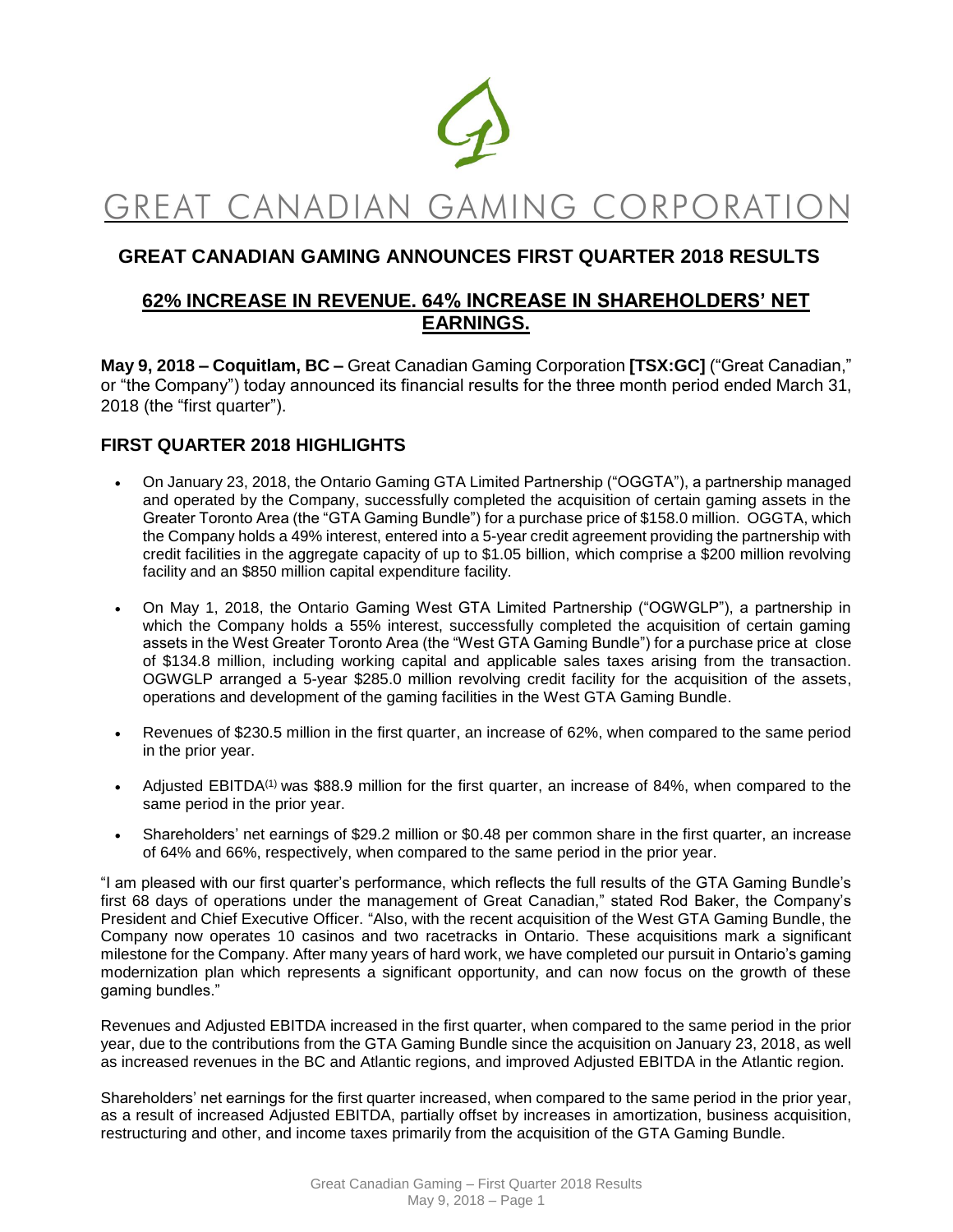"We are excited to bring transformational developments to the gaming facilities in the GTA Gaming Bundle," continued Mr. Baker. "Our plans for Casino Woodbine will redevelop the site into an international destination casino resort, fully integrated with the existing racing operations, offering hotels, state-of-the-art theatre, a performance venue for live entertainment, extensive dining and retail options, as well as expanded gaming. Equally as ambitious, we intend to develop a world-class casino resort in Pickering, Ontario, located at the Durham Live entertainment district. The property will feature expanded gaming, hotel, retail, restaurants, and a multi-purpose entertainment venue. At Great Blue Heron Casino, plans are underway to expand the gaming floor and add premier non-gaming amenities including hotel, dining, and multi-purpose entertainment venue. Our investments in these gaming facilities will create vibrant tourist destinations in the GTA for both local and international guests, bringing new jobs and opportunities for economic growth in these communities."

"The acquisition of the West GTA Gaming Bundle, which included OLG Casino Brantford, OLG Slots at Mohawk Racetrack, OLG Slots at Flamboro Downs, and OLG Slots at Grand River Raceway, also represents a significant opportunity to grow our business. Effective May 1, 2018, OGWGLP repositioned the gaming facilities to the Company's Elements Casino brand, and has commenced plans to renovate and expand gaming and non-gaming amenities, modernizing each of the properties to broaden guest experiences. In other Ontario developments, construction of the new Shorelines Casino Peterborough is progressing well and is expected to be completed in the second half of 2018. The new casino will include 500 slot machines, 22 table games, a buffet restaurant and an a-la-carte menu restaurant, and will replace Shorelines Slots at Kawartha Downs."

"In addition to developing our Ontario properties, Great Canadian is committed to improving the gaming and non-gaming amenities at its other properties. On February 1, 2018, River Rock unveiled a refreshed casino floor; our guests can now enjoy more gaming options and new food and beverage offerings. The former View Royal Casino, now rebranded as Elements Casino Victoria, hosted a Grand Opening Celebration to reveal its expanded gaming and non-gaming amenities on May 5, 2018. We are excited about the completed renovations at River Rock and Elements Casino Victoria, and will look toward other developments at our properties to enhance guest experiences and pursue revenue growth opportunities."

"Great Canadian remains in a strong financial position. As at March 31, 2018, the Company had a strong financial position with a cash balance of \$391.7 million, available capacity of \$306.8 million on its undrawn senior secured revolving credit facility, and available capacity of \$858.3 million on the revolving and capital expenditures credit facilities of OGGTA, both net of outstanding letters of credit. Subsequent to the first quarter of 2018, OGWGLP entered into a credit agreement for a revolving credit facility of up to \$285.0 million, of which approximately 65% of the acquisition costs were drawn against the facility. The comprehensive development plans for the GTA and West GTA Gaming Bundles will be supported by their respective credit agreements entered into by OGGTA and OGWGLP, allowing the Company to maintain its financial strength and retain its flexibility to reinvest in our existing properties and also to explore other options to grow our business," concluded Mr. Baker.

Great Canadian will host a conference call for investors and analysts tomorrow, May 10, 2018, at 8:00 AM Pacific Time in order to review the financial results for the quarter ended March 31, 2018. To participate in the conference call, please dial 416-764-8609, 778-383-7417, or toll free at 1-888-390-0605. Questions will be reserved for institutional investors and analysts. Interested parties may also access the call via the Investor Relations section of the Company's website, [www.gcgaming.com/financials.](http://www.gcgaming.com/financials) Investors using the website should allow 15 minutes for the registration and installation of any necessary software. A replay of the call will also be available at [www.gcgaming.com/financials.](http://www.gcgaming.com/financials)

#### **ABOUT GREAT CANADIAN GAMING CORPORATION**

Founded in 1982, Great Canadian Gaming Corporation is a BC based company that operates 28 gaming, entertainment and hospitality facilities in British Columbia, Ontario, New Brunswick, Nova Scotia, and Washington State. Fundamental to the company's culture is its commitment to social responsibility. "PROUD of our people, our business, our community" is Great Canadian's brand that unifies the company's community, volunteering and social responsibility efforts. Under the PROUD program, Great Canadian annually invests over \$2.5 million in our communities, and in 2017, over 1,900 charitable organizations were supported by Great Canadian. In each Canadian gaming jurisdiction, a significant portion of gross gaming revenue from gaming facilities is retained by our crown partners on behalf of their provincial government for the purpose of supporting programs like healthcare, education and social services.

Please refer to the Condensed Interim Consolidated Financial Statements and Management's Discussion and Analysis ("MD&A") at [www.gcgaming.com](http://www.gcgaming.com/) (available on May 9, 2018) o[r www.sedar.com](http://www.sedar.com/) (available on May 10, 2018) for detailed financial information and analysis.

#### **The financial results on the following page are unaudited and prepared by management. Expressed in millions of Canadian dollars, except for per share information.**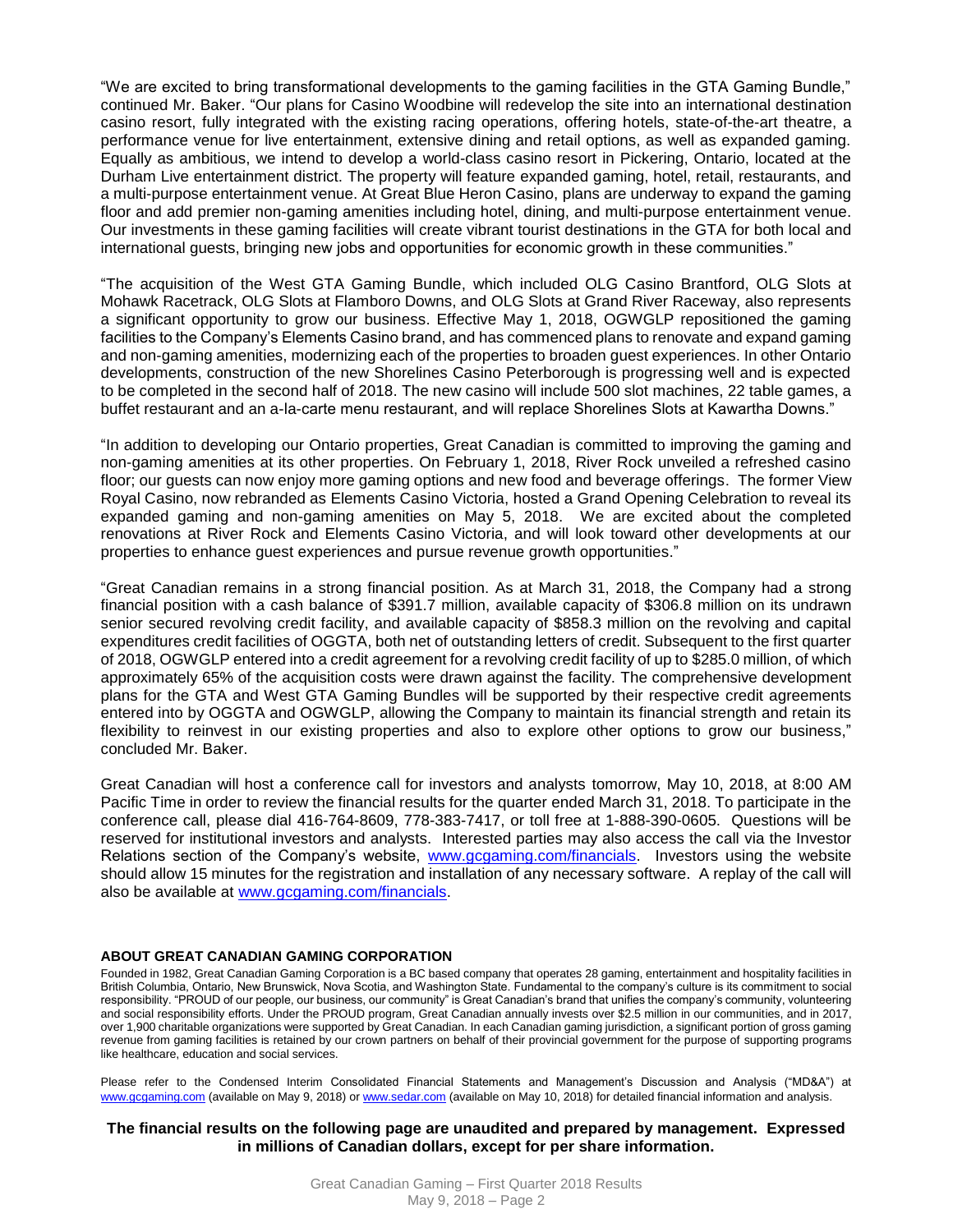# **GREAT CANADIAN GAMING CORPORATION**

# **Financial Highlights**

(Unaudited - Expressed in millions of Canadian dollars, except for per share information)

|                                                              | Three months ended March 31, |    |                        |       |  |
|--------------------------------------------------------------|------------------------------|----|------------------------|-------|--|
|                                                              | 2018                         |    | 2017                   | % Chg |  |
| <b>Revenues</b>                                              | \$<br>230.5                  | \$ | 142.7                  | 62%   |  |
| Human resources                                              | 74.5                         |    | 52.6                   | 42%   |  |
| Property, marketing and administration                       | 67.7                         |    | 42.5                   | 59%   |  |
| Share of profit of equity investment <sup>(2)</sup>          | (0.6)                        |    | (0.6)                  | 0%    |  |
|                                                              | 141.6                        |    | 94.5                   | 50%   |  |
| Adjusted EBITDA <sup>(1)</sup>                               | \$<br>88.9 \$                |    | 48.2                   | 84%   |  |
| Adjusted EBITDA as a % of Revenues                           | 38.6%                        |    | 33.8%                  |       |  |
| Less:                                                        |                              |    |                        |       |  |
| Amortization                                                 | 16.5                         |    | 14.6                   |       |  |
| Share-based compensation                                     | 2.2                          |    | 1.1                    |       |  |
| Impairment reversal of long-lived assets                     | ٠                            |    | (0.9)                  |       |  |
| Interest and financing costs, net                            | 8.9                          |    | 8.5                    |       |  |
| Business acquisition, restructuring and other <sup>(2)</sup> | 5.5                          |    | (0.2)                  |       |  |
| Foreign exchange (gain) loss and other                       | (0.6)                        |    | 0.1                    |       |  |
| Income taxes                                                 | 11.1                         |    | 7.1                    |       |  |
| Net earnings                                                 | \$<br>45.3                   | \$ | 17.9                   | 153%  |  |
| Net earnings attributable to:                                |                              |    |                        |       |  |
| Shareholders of the company                                  | \$<br>29.2 <sup>5</sup>      |    | 17.8                   |       |  |
| Non-controlling interests                                    | 16.1                         |    | 0.1                    |       |  |
|                                                              | \$<br>45.3                   | \$ | 17.9                   | 153%  |  |
| Shareholders' net earnings per common share                  |                              |    |                        |       |  |
| Basic                                                        | \$<br>0.48                   | \$ | 0.29                   |       |  |
| <b>Diluted</b>                                               | \$<br>0.46                   | \$ | 0.29                   |       |  |
| Weighted average number of common shares (in thousands)      |                              |    |                        |       |  |
| <b>Basic</b>                                                 | 60,969                       |    | 61,323                 |       |  |
| <b>Diluted</b>                                               | 62,817                       |    | 62,417                 |       |  |
|                                                              |                              |    | March 31, December 31, |       |  |
|                                                              | 2018                         |    | 2017                   | % Chg |  |
| Cash and cash equivalents                                    | \$<br>391.7                  | \$ | 322.3                  | 22%   |  |
| <b>Total assets</b>                                          | \$<br>1,398.3                | \$ | 1,171.4                | 19%   |  |
| Long-term debt                                               | \$<br>607.9                  | \$ | 482.6                  | 26%   |  |

(1) Adjusted EBITDA is a non-IFRS measure as described in the disclaimer section of this press release.

(2) In calculating Adjusted EBITDA, "share of profit of equity investment" does not include the loss of \$0.6 relating to the Company's share of OGWGLP's transition costs incurred for the West GTA Gaming Bundle. The loss of \$0.6 has been classified under "business acquisition, restructuring and other" instead.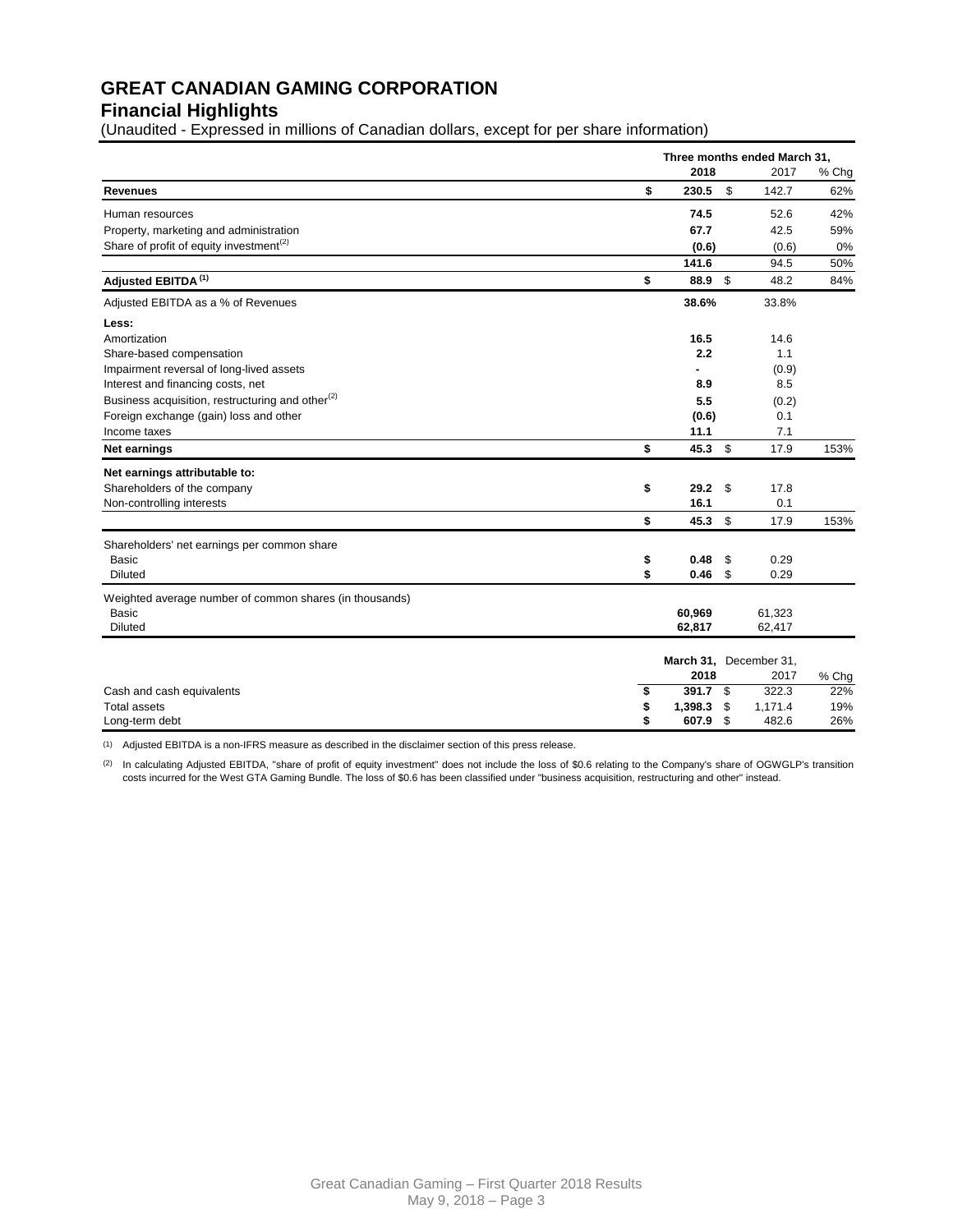#### DISCLAIMER

This press release contains certain "forward-looking information" or statements within the meaning of applicable securities legislation. Forward-looking information is based on the Company's current expectations, estimates, projections and assumptions that were made by the Company in light of historical trends and other factors. Forward-looking statements are frequently but not always identified by words such as "expects", "anticipates", "believes", "intends", "estimates", "potential", "targeted", "planned", "possible" or similar expressions or statements that events, conditions or results "will", "may", "could" or "should" occur or be achieved. All information or statements, other than statements of historical fact, are forward-looking information, including statements that address expectations, estimates or projections about the future, the Company's strategy for growth and objectives, expected future expenditures, costs, operating and financial results, expected impact of future commitments, the future ability of the Company to operate the Georgian Downs facility beyond the terms of the signed Ontario Lease Agreement and Ontario Racing Agreements, the impact of conditions imposed on certain VIP players in British Columbia, the impact of unionization activities and labour organization, the Company's position on its claim against the British Columbia Lottery Corporation ("BCLC") with respect to the collection of marketing contributions, the Company's beliefs about the outcome of its notices of objection and subsequent appeals challenging the Canada Revenue Agency's reassessments and its tax position on its facility development commission prevailing, the terms and expected benefits of the normal course issuer bid, the Company's expected share of BC horse racing industry revenue in future years, and expectations and implications of changes in legislation and government policies, volatile gaming holds, the effects of competition in the market and potential difficulties in employee retention and recruitment. Such forward-looking information is not a guarantee of future performance and may involve a number of risks and uncertainties.

Although forward-looking information is based on information and assumptions that the Company believes are current, reasonable and complete, they are subject to unknown risks, uncertainties, and a number of factors that could cause actual results to vary materially from those expressed or implied by such forward-looking information. Such factors may include, but are not limited to: terms of existing operational services agreements with lottery corporations; terms of new operational services agreements with lottery corporations; changes to gaming laws that may impact the operational services agreements; pending, proposed or unanticipated regulatory or policy changes (including those related to anti-money laundering legislation or policy that may impact VIP play), volatile gaming holds, the effects of competition in the market; the development of properties in Ontario and transitioning of operations to the Company and affiliates; the Company's ability to obtain and renew required business licenses, leases, and operational services agreements; unanticipated fines, sanctions and suspensions imposed on the Company by its regulators; impact of global liquidity and credit availability; actual and possible reassessments of the Company's prior tax filings by tax authorities; the results of the Company's notices of objection and subsequent appeals challenging reassessments received by the Canada Revenue Agency; the Company's tax position on its facility development commission prevailing; the results of the Company's litigation with BCLC; adverse tourism trends and further decreases in levels of travel, leisure and consumer spending; competition from established competitors and new entrants in the gaming business; dependence on key personnel; the timing and results of collective bargaining negotiations and potential labour disruption; adverse changes in the Company's labour relations; the Company's ability to manage its capital projects and its expanding operations in jurisdictions where it operates; the risk that systems, procedures and controls may not be adequate to meet regulatory requirements or to support current and expanding operations; potential undisclosed liabilities and capital expenditures associated with acquisitions; negative connotations linked to the gaming industry; the risk associated with partnership relationship; First Nations rights with respect to some land on which the Company conducts operations; future or current legal proceedings; construction disruptions; financial covenants associated with credit facilities and long-term debt; credit, liquidity and market risks associated with our financial instruments; interest and exchange rate fluctuations; demand for new products and services; fluctuations in operating results; economic uncertainty and financial market volatility; technology dependence; and privacy breaches or data theft. The Company cautions that this list of factors is not exhaustive. Although the Company has attempted to identify important factors that could cause actual actions, events or results to differ materially from those described in forward-looking information, there may be other factors that cause actions, events or results not to be as anticipated, estimated or intended. These factors and other risks and uncertainties are discussed in the Company's continuous disclosure documents filed with the Canadian securities regulatory authorities from time to time, including in the "Risk Factors" section of the Company's Annual Information Form for fiscal 2017, and as identified in the Company's disclosure record on SEDAR at [www.sedar.com.](http://www.sedar.com/)

The forward-looking information in documents incorporated by reference speaks only as of the date of those documents. The Company believes that the expectations reflected in forward-looking statements are reasonable but no assurance can be given that these expectations will prove to be correct. Readers are cautioned not to place undue reliance on the forward-looking information. The Company undertakes no obligation to revise forward-looking information to reflect subsequent events or circumstances except as required by law. The forward-looking information contained herein is made as of the date hereof, is subject to change after such date, and is expressly qualified in its entirety by cautionary statements in this press release.

The Company has included non-International Financial Reporting Standards ("non-IFRS") measures in this press release. Adjusted EBITDA, as defined by the Company, means earnings before interest and financing costs (net of interest income), income taxes, depreciation and amortization, share-based compensation, impairment reversal of long-lived assets, business acquisition, restructuring and other, and foreign exchange (gain) loss and other. Adjusted EBITDA is derived from the consolidated statements of earnings and other comprehensive income, and can be computed as revenues plus share of profit of operating equity investees less human resources expenses, and property, marketing and administration expenses. The Company believes Adjusted EBITDA is a useful measure because it provides information to management about the operating and financial performance of the Company and its ability to generate operating cash flow to fund future working capital needs, service outstanding debt, and fund future capital expenditures. Adjusted EBITDA is also used by investors and analysts for the purpose of valuing the Company. Items of note may vary from time to time and in this press release include pre-opening costs, restructuring severance costs, impairment reversal of long-lived assets, facility development commission revenues previously deferred at Casino Nanaimo, other and the related income taxes thereon.

Readers are cautioned that these non-IFRS definitions are not recognized measures under International Financial Reporting Standards ("IFRS"), do not have standardized meanings prescribed by IFRS, and should not be construed to be alternatives to net earnings determined in accordance with IFRS or as indicators of performance or liquidity or cash flows. The Company's method of calculating these measures may differ from methods used by other entities and accordingly our measures may not be comparable to similarly titled measures used by other entities or in other jurisdictions. The Company uses these measures because it believes they provide useful information to both management and investors with respect to the operating and financial performance of the Company.